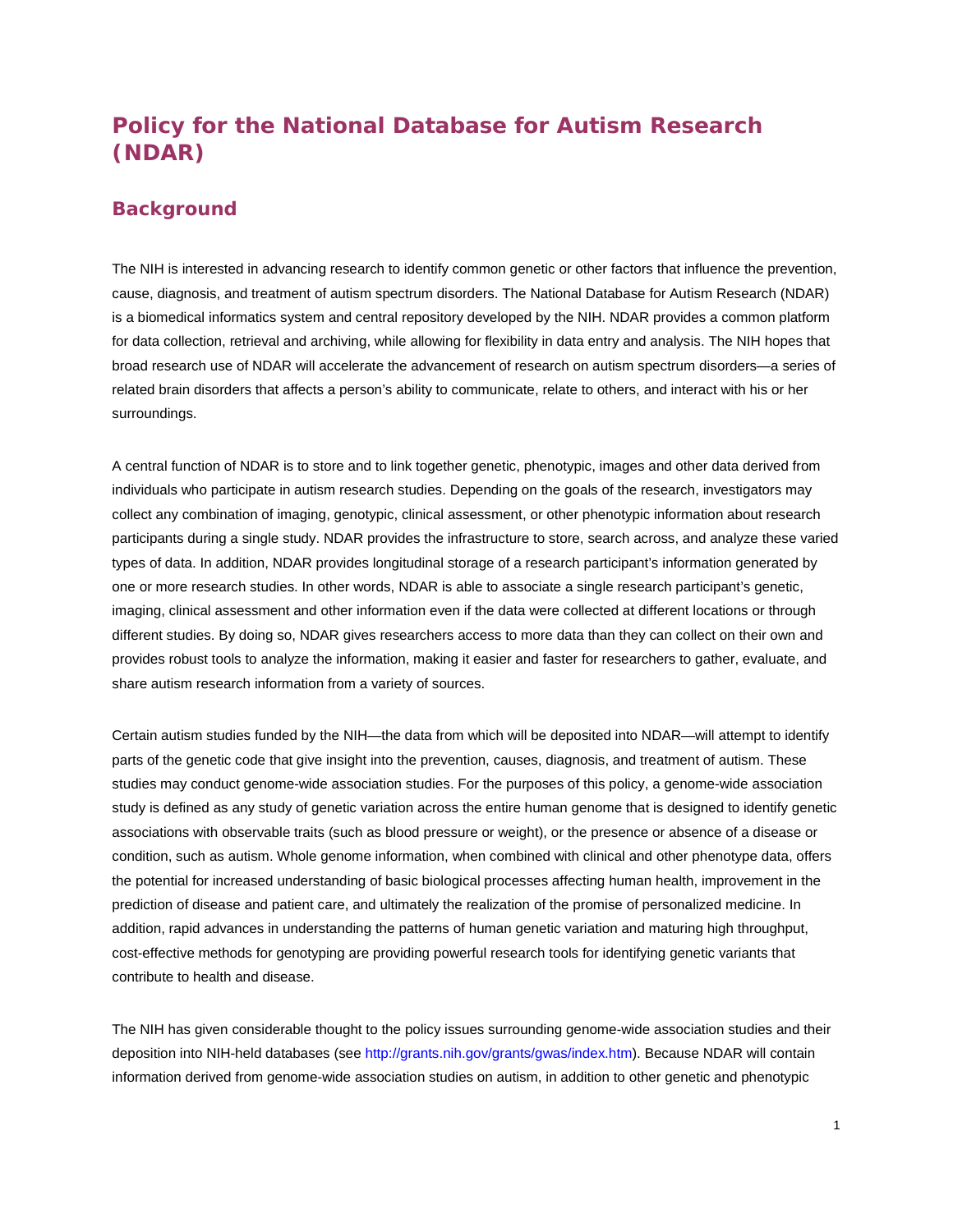information, the principles contained in this policy were developed to be consistent with existing NIH polices, principles, and implementation procedures for genome-wide association studies. The policy addresses (1) data sharing procedures, (2) data access principles, and (3) issues regarding the protection of research participants during the submission of, storage of, and access to data within NDAR. The goal of the policy is to advance science for the benefit of the public through the creation of a centralized NIH data repository for autism research information.

#### *Protecting Research Participants*

The potential for public benefit to be achieved through sharing autism research data is significant. However, genotype and phenotype information generated about individuals, such as data related to the presence or risk of developing autism and information regarding paternity or ancestry, may be sensitive. Therefore, protecting the privacy of the research participants and the confidentiality of their data is critically important. Risks to individuals, groups, or communities should be balanced carefully with potential benefits of the knowledge to be gained through NDAR. The sensitive nature of information about participants and the broad data distribution goals of the NIH NDAR data repository highlight the importance of the informed consent process to this research.

The NDAR policy applies to autism research utilizing genetic materials and/or data collected both prospectively and retrospectively. For prospective studies, in which data sharing through NDAR is conceived within the study designs at the time research participants provide their consent, the NIH expects specific discussion within the informed consent process and documentation that participants' genotype and/or phenotype data will be shared for research purposes through the NIH NDAR data repository. For retrospective studies performed using existing genetic materials and previously collected data, the NIH anticipates considerable variation in the extent to which data sharing and future research have been addressed within the informed consent documents. As described in the policy, the submitting institution will determine whether a study is appropriate for submission to the NIH NDAR data repository (including an IRB and/or Privacy Board review of specific study elements, such as participant consent). The NIH anticipates that a number of studies proposing to include pre-existing data or samples may require additional consent of the research participants. The NIH may give programmatic consideration to requests for funds or other resources needed to conduct additional participant consent when appropriate.

As noted elsewhere and reflected in the NDAR oversight structure established to manage implementation of the NDAR policy (see Oversight and Governance section below), the NIH recognizes that the ethical considerations relevant to NDAR data sharing are complex and dynamic. Therefore, NDAR will rely heavily on informational materials previously prepared by the NIH as a resource for IRBs and institutions for their consideration of the issues relevant to reviewing and approving individual studies proposing data submission to the NIH NDAR data repository. The NIH intends to adapt the NDAR policy to be consistent with best practices for the consideration and risk-benefit analysis of genotype and phenotype data sharing under this policy.

In the event that participants withdraw consent for sharing of their individual-level genotype and/or phenotype data through the NIH NDAR data repository, the submitting institution will be responsible for alerting the NIH NDAR data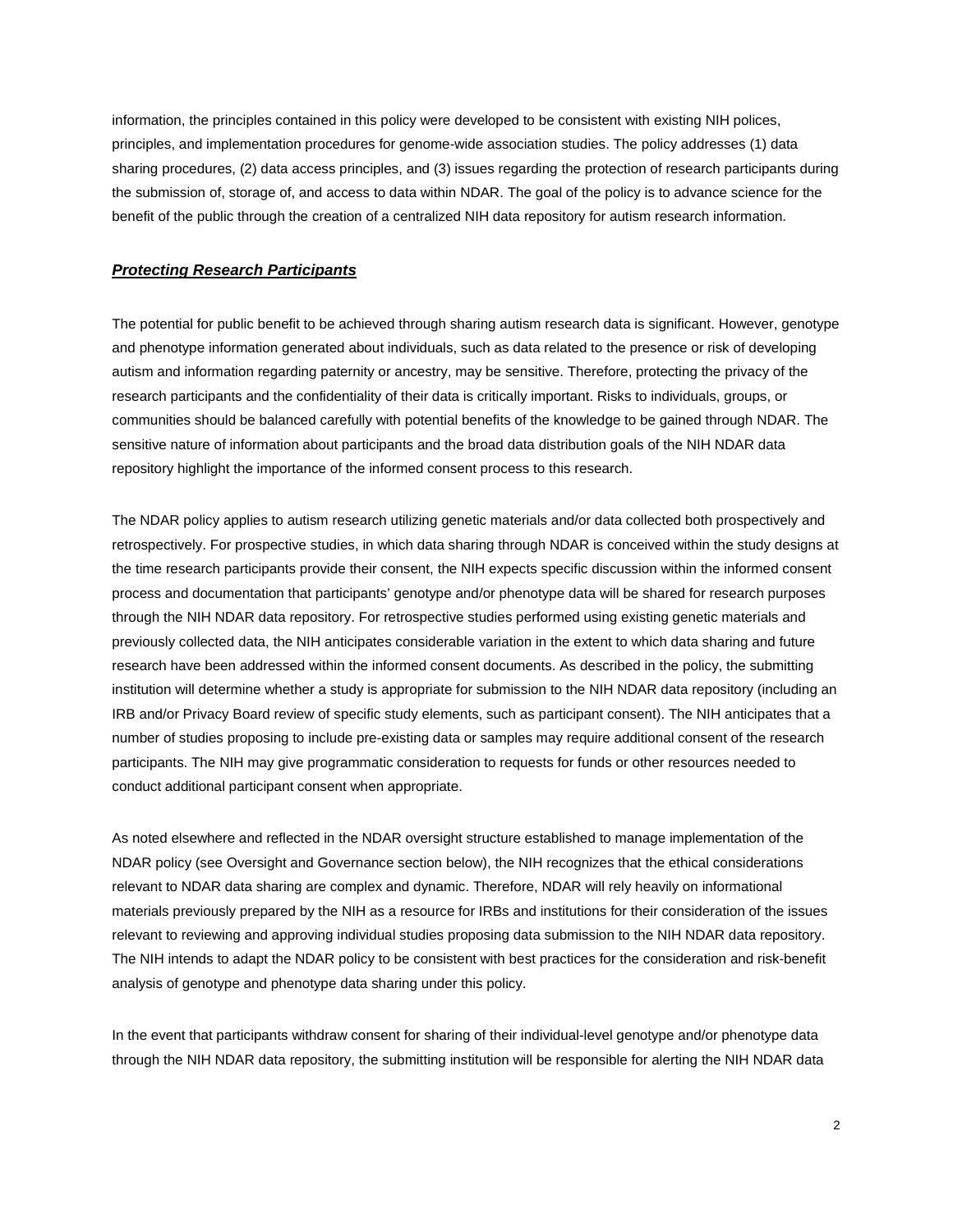repository and requesting that the specific record be removed from future data distributions. However, data that have been distributed to researchers will not be retracted.

The NIH recognizes that scientific, ethical and societal issues relevant to this policy are evolving, and the agency has established on-going mechanisms to oversee NDAR policy implementation and data use practices. The NIH will revisit and revise the policy and related practices as appropriate.

#### *Non-research Use of Data*

As an agency of the Federal Government, the NIH is required to release Government records in response to a request under the FOIA, unless they are exempt from release under one of the FOIA exemptions. Although the NIHheld data will be coded and the NIH will not hold direct identifiers to individuals within the NIH NDAR data repository, the agency recognizes the personal and potentially sensitive nature of the genotype-phenotype data. Further, the NIH takes the position that technologies available within the public domain today, and technological advances expected over the next few years, make the identification of specific individuals from raw genotype-phenotype data feasible and increasingly straightforward.

The agency believes that release of un-redacted NDAR datasets in response to a FOIA request would constitute an unreasonable invasion of personal privacy under FOIA Exemption 6, 5 U.S.C. § 552 (b)(6). Therefore, among the safeguards that the NIH foresees using to preserve the privacy of research participants and confidentiality of genetic data is the redaction of individual-level genotype, phenotype, and their data from disclosures made in response to FOIA requests and the denial of requests for un-redacted datasets.

In addition, the NIH acknowledges that legitimate requests for access to data made by law enforcement offices to the NIH may be fulfilled. The NIH will not possess direct identifiers within the NIH NDAR data repository, nor will the NIH have access to the link between the data code and the identifiable information that may reside with the primary investigators and institutions for particular studies. The release of identifiable information may be protected from compelled disclosure by the primary investigator's institution if a Certificate of Confidentiality is or was obtained for the original study. The NIH explicitly encourages investigators to consider the potential appropriateness of obtaining a Certificate of Confidentiality as an added measure of protection against future compelled disclosure of identities for studies planning to collect genome-wide association data.

#### *Stigmatization*

Tools for analysis of genomic data increasingly are able to make inferences about some individual traits (e.g., height, weight, skin and hair and eye color) and to identify predilections for characteristics (e.g., risk of developing some diseases) and behaviors with social stigma. In recognition of these risks, the NDAR policy includes steps to protect the interests and privacy concerns of individuals, families and identifiable groups who participate in autism genetic and other research. The NIH is asking institutions submitting datasets to NDAR to certify that an Institutional Review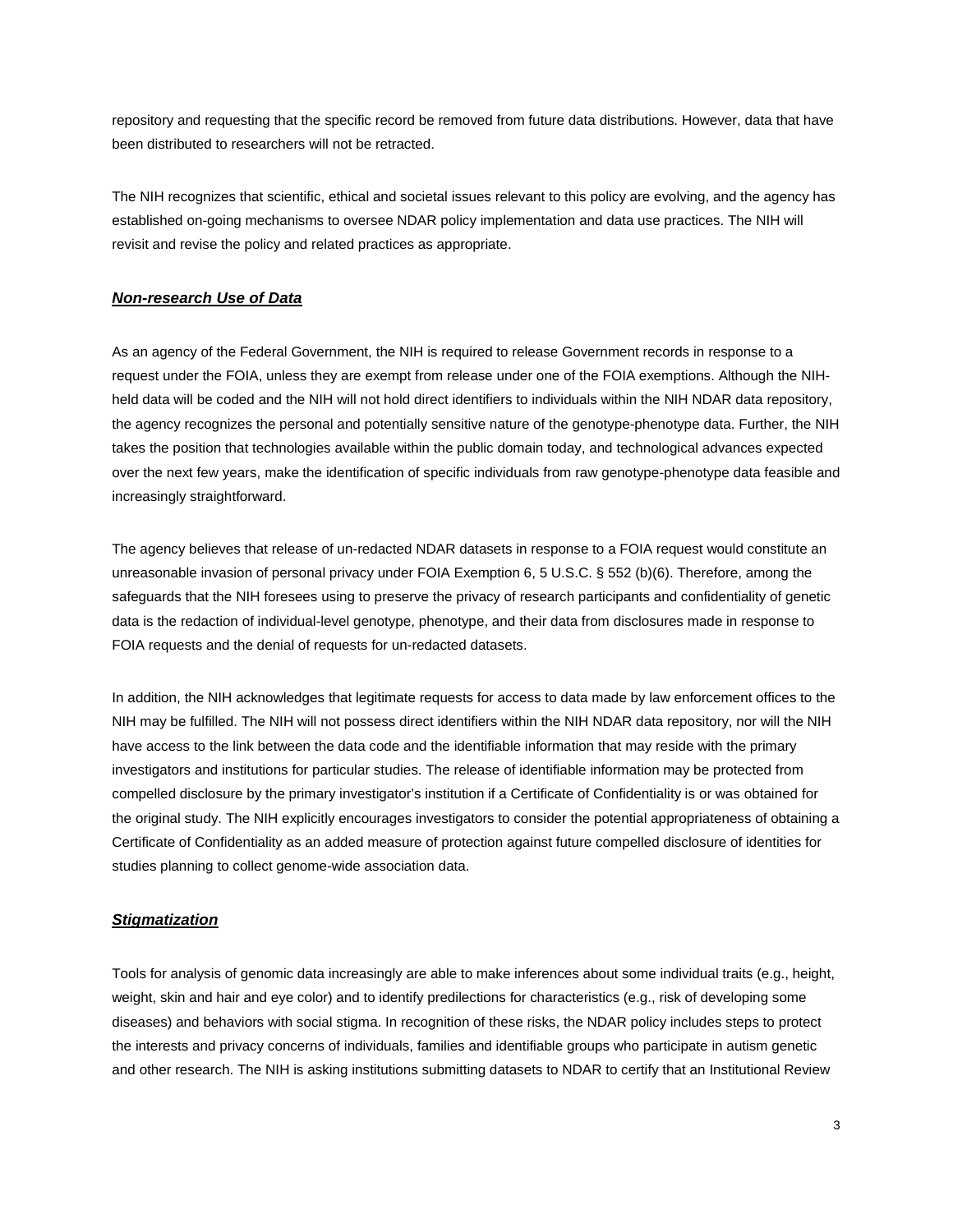Board (IRB) has considered such risks and that investigators have de-identified the data in accordance with 45 CFR 46.102(f) before the data are submitted. In addition, in the event that requests raise questions or concerns related to privacy and confidentiality, risks to populations or groups, or other relevant topics, the NDAR Data Access Committee (DAC) will consult with other experts as appropriate.

#### *Oversight and Governance of the NIH NDAR Data Repository, Submission, and Access*

The NIH has developed a governance structure for NDAR that provides oversight tailored to the specific role involved. The Director of the National Institute of Mental Health (NIMH) oversees the NDAR policy and its implementation. In carrying out this responsibility, the NIMH Director participates on a Governing Committee, with several other NIH Institute and Center Directors or their designees, that is responsible for the on-going management and stewardship of NDAR policy and procedures. Reporting to the Governing Committee are several groups and teams charged with the implementation, communication, and development of specific procedures related to the conduct, submission and data release practices for NDAR. One of these groups, the NDAR Implementation Team, is responsible for overseeing NDAR policy and data access to promote consistent and robust participant protections in NDAR.

# **Policy for the National Database for Autism Research (NDAR)**

#### **I. Principles**

Consistent with the NIH mission to improve public health through research, the NIH believes that the full value of data in NDAR to the public can be realized only if longitudinal genotype and phenotype data are made available as rapidly as possible to a wide range of scientific investigators. Rapid and broad data access is particularly important for autism research studies because of the significant resources they require, the challenges of analyzing large datasets, and the extraordinary opportunities for longitudinal availability of data across multiple studies.

Protection of research participants is a fundamental principle underlying biomedical research. The NIH is committed to responsible stewardship of data throughout the research process, which is essential to protecting the interests of study participants and to maintaining public trust in biomedical research. In consideration of the evolving scientific, ethical, and societal issues related to this policy, the NIH is establishing a governance structure for NIH NDAR activities that will:

- Ensure ongoing, high-level agency oversight; and
- Obtain regular input from public representatives, including those with expertise in bioethics, privacy, data security, and appropriate scientific and clinical disciplines; and
- Revisit and revise the policy as appropriate.

# **II. Applicability**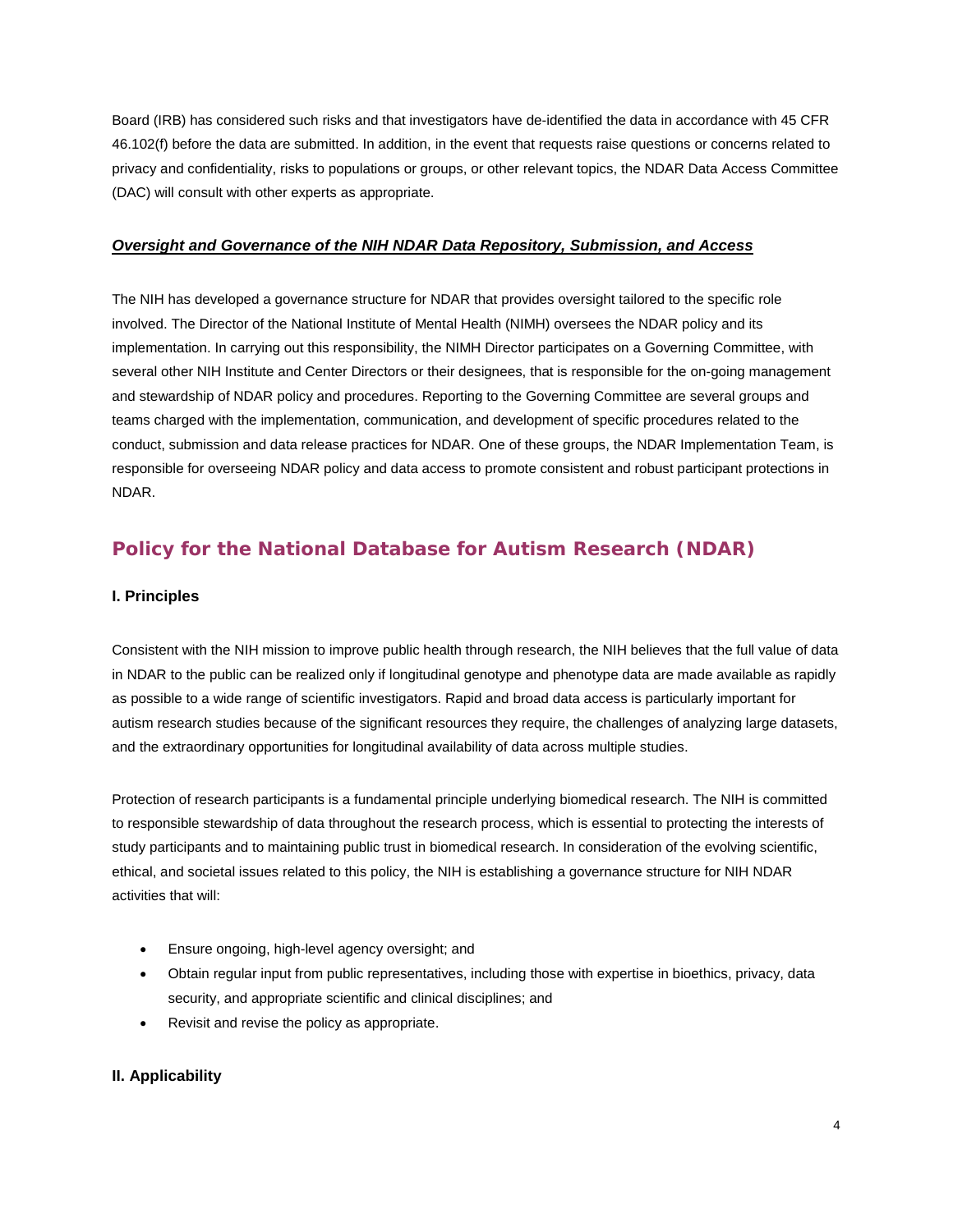This NIH policy applies to:

- Competing grant applications that include NDAR and are submitted to the NIH for the April 15, 2008, and subsequent receipt dates;
- Proposals for contracts that include NDAR and are submitted to the NIH on or after April 15, 2008; and
- NIH intramural research projects that include NDAR and are approved on or after April 15, 2008.

The sharing of autism-related research information through NDAR is a priority to the NIH. As such, the NIH will strongly encourage investigators to address the submission of research information to NDAR as part of their response to autism-related Requests for Applications and Requests for Proposals.

#### **III. Data Management**

#### *Data Repository*

To facilitate broad and consistent access to NIH-supported datasets on autism research, the NIH has developed a central NIH NDAR data repository at the NIH Center for Information Technology. The repository will provide a single point of access to basic information about NIH-supported datasets for autism studies. Although the NIH envisions that access to all NIH-supported NDAR datasets will be possible through this repository, it does not intend the repository to become the exclusive point of data submission for these data, nor does it intend the central database to delimit the structures or tools that may be appropriate for other similar databases. The repository also will accept autism-related datasets contributed from other sources.

To ensure the security of the data held by the repository, the Center for Information Technology will employ multiple tiers of data security based on the content and level of risk associated with the data. The NIH will establish and maintain operating policies and procedures for the repository to address issues including, but not limited to, the privacy and confidentiality of research participants, the interests of individuals and groups, data access procedures, and data security mechanisms. These will be reviewed periodically by the NDAR oversight bodies.

#### *Data Submission*

All investigators who receive NIH support to conduct autism research are expected to submit to the NIH NDAR data repository descriptive information about their studies for inclusion in the NIH NDAR data repository. All data and information will be submitted to a high security network within the Center for Information Technology through a secure transmission process. Submissions should include the following:

- the protocol,
- questionnaires,
- study manuals,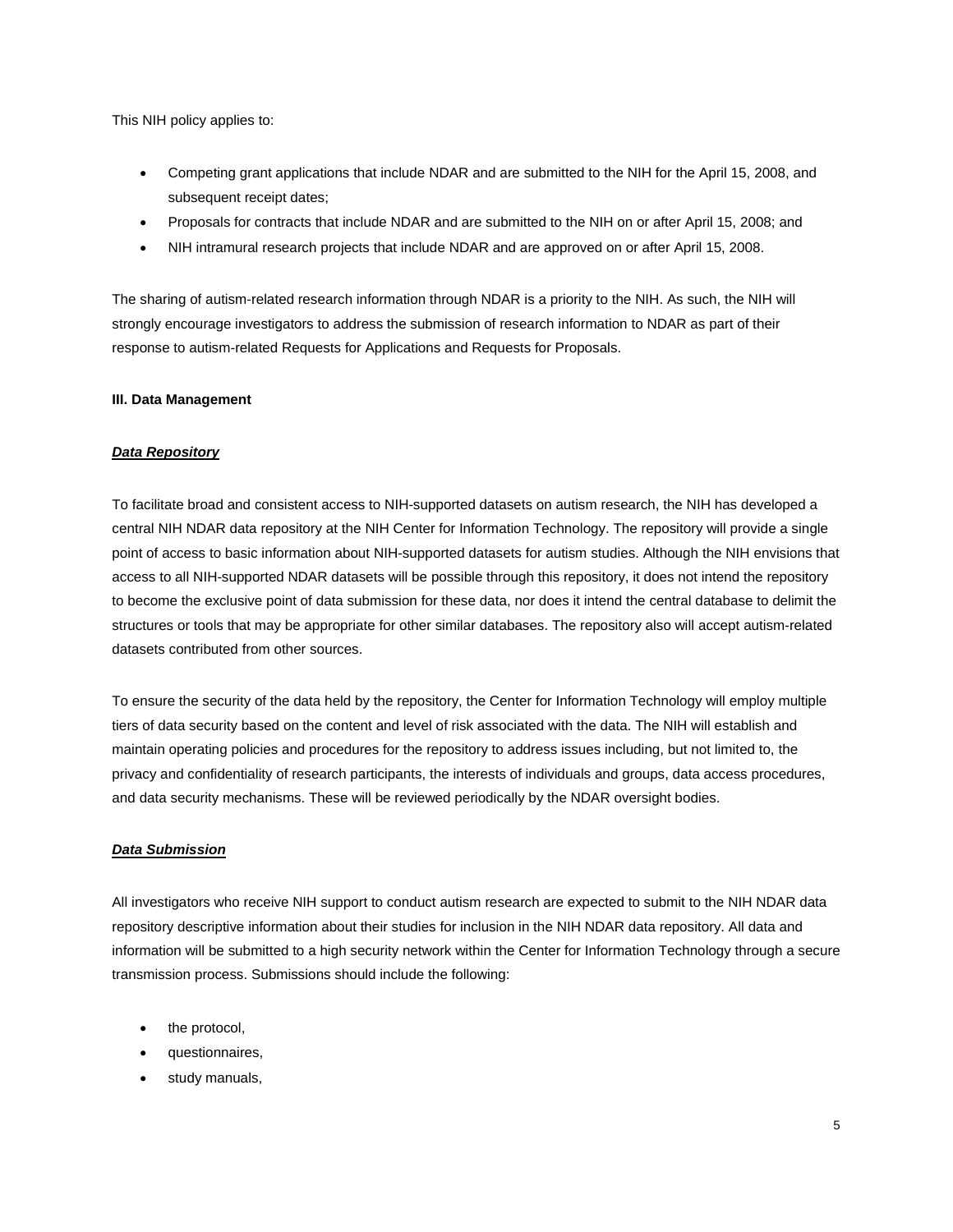- variables measured, and
- other supporting documentation.

In addition, the NIH strongly encourages the submission of curated and coded phenotype, exposure, genotype, and pedigree data, as appropriate, to the NIH NDAR data repository as soon as quality control procedures have been completed at the local institution. These detailed data will be made available through a controlled access process according to the NDAR Data Access procedures (described in Data Access section below). Investigators who elect to submit their data to additional data repositories or networks should verify that appropriate data security, confidentiality, and privacy measures are in place for protection of research participants. Irrespective of where the data are submitted, researchers submitting research data are encouraged to consider whether a Certificate of

Confidentiality might be appropriate for their data as an additional safeguard with regard to involuntary disclosure of the research participant identities. Further information about Certificates of Confidentiality is available at the following website[: http://grants.nih.gov/grants/policy/coc/.](http://grants.nih.gov/grants/policy/coc/)

Data submitted to the NIH NDAR data repository will be de-identified such that the identities of data subjects cannot be readily ascertained or otherwise associated with the data by the repository staff or secondary data users (45 CFR 46.102(f)). In addition, de-identified data will be coded using a unique code known as a Global Unique Identifier (GUID). Use of the GUID minimizes risks to study participants because it keeps one individual's information separate from that of another person without using names, addresses, or other identifying information. The unique code also allows NDAR to link together all submitted information on a single participant, giving researchers access to information that may have been collected elsewhere. The GUID is a computer-generated alphanumeric code [example: 1A462BS] that is unique to each research participant (i.e., each person's information in NDAR—or each subject's record—has a different GUID). Creating the GUID involves several steps.

- The researcher uses his or her computer to enter pre-defined personal identifiers about research participants (e.g., birth name, Social Security number) into a specific computer program provided by the NIH. The program processes these personal identifiers at the researcher's site into several intermediary codes known as "hash codes."
- The hash codes are then sent from the researcher's institution to the NDAR GUID server at the NIH where they are assigned a GUID. The NDAR GUID server also stores the hash code-to-GUID relationship to ensure that the same research participant consistently is assigned the same GUID irrespective of whether he or she participates in different research studies or at different research sites.
- The NDAR GUID server returns the GUID to the researcher, who assigns it to the research participant's health information.
- Once the GUID is assigned to the research information, the combined set may be uploaded into NDAR.
- NDAR cannot accept data without the GUID.

The process of assigning a GUID keeps direct identifiers from ever being transmitted or stored in the NIH NDAR system. However, although no direct identifiers are transmitted to the NIH for purposes of NDAR, entities covered by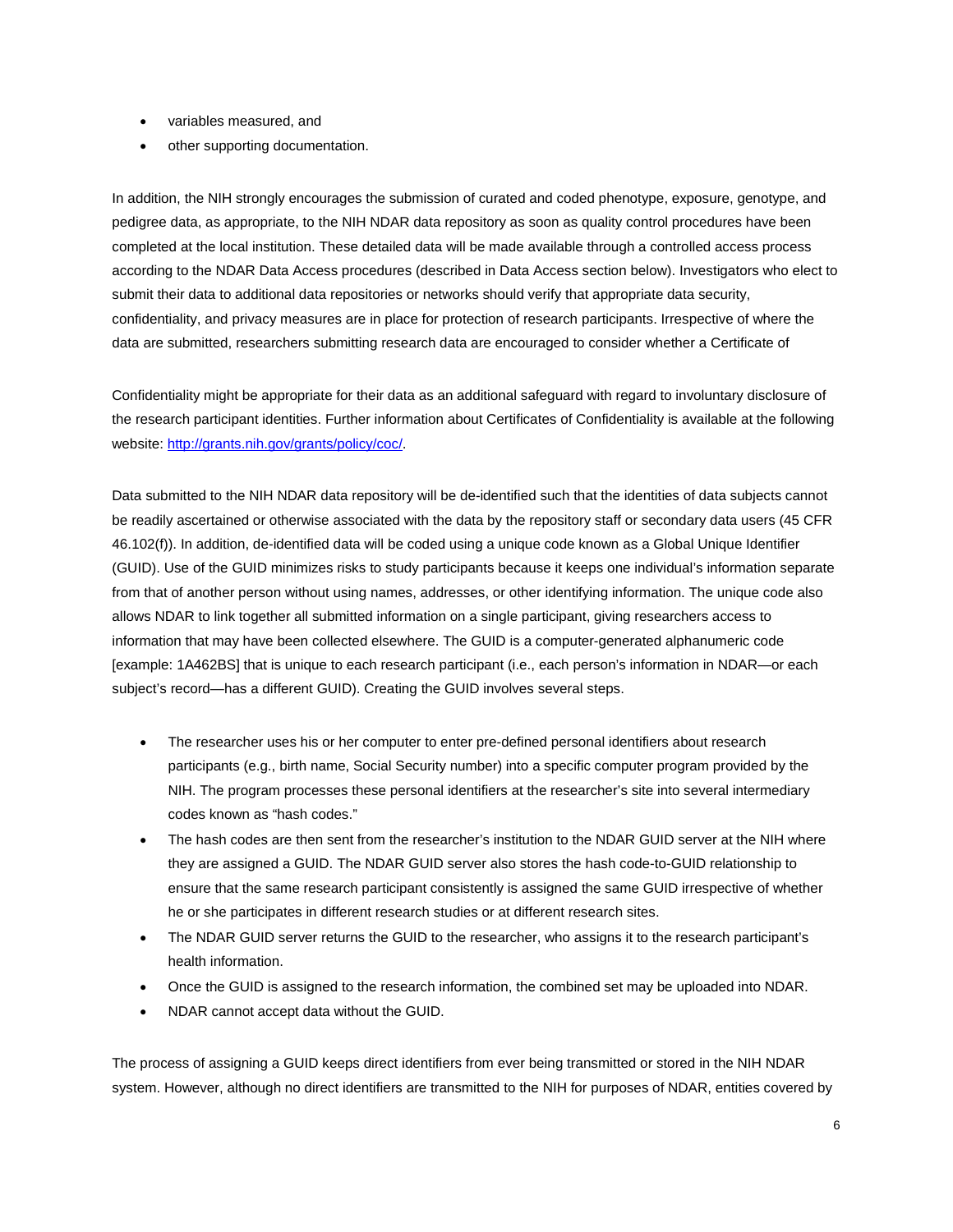the Health Insurance Portability and Accountability Act (HIPAA) Privacy Rule<sup>[1](#page-6-0)</sup> may wish to consider whether transmission of the hash codes to the NIH and subsequent disclosure of the GUID with health information constitute a disclosure of protected health information. Researchers should direct questions to their institutions or contact legal counsel about how the Privacy Rule may apply to a specific research project or organization<sup>[2](#page-6-1)</sup>. Covered entities may <u><http://www.hhs.gov/ocr/></u> and educational materials at <u>http://privacyruleandresearch.nih.gov</u>. The Privacy Rule is also wish to visit the Office for Civil Rights' Web site for more information on the Privacy Rule at administered and enforced by the Office for Civil Rights.

Submissions of data to NDAR should be accompanied by a written certification (detailed below) stating that the identities of research participants will not be disclosed to the NIH NDAR data repository. Therefore, the NIH NDAR data repository will be unable to provide individual research results derived from analyses of submitted data to participants. General information regarding known publications analyzing datasets in NDAR will be made available through the repository. In addition, all submissions to the NIH NDAR data repository should be accompanied by a certification by the responsible Institutional Official(s) of the submitting institution that they approve submission to the NIH NDAR data repository.

The certification should assure that:

 $\overline{\phantom{0}}$ 

- The data submission is consistent with all applicable laws and regulations<sup>[3](#page-6-2)</sup>, as well as institutional policies;
- The appropriate research uses of the data and the uses that are specifically excluded by the informed consent documents are delineated;
- The identities of research participants will not be disclosed to the NIH NDAR data repository; and
- An IRB and/or Privacy Board, as applicable, reviewed and verified that:
	- o The submission of data to the NIH NDAR data repository and subsequent sharing for research purposes are consistent with the informed consent of study participants from whom the data were obtained;
	- o The investigator's plan for de-identifying datasets is consistent with the standards outlined above;
	- o It has considered the risks to individuals, their families, and groups or populations associated with data submitted to the NIH NDAR data repository; and
	- o The genotype and/or phenotype data to be submitted were collected in a manner consistent with 45 CFR Part 46.

<span id="page-6-0"></span>Standards for Privacy of Individually Identifiable Health Information: (*if applicable*) The Department of Health and Human Services (DHHS) issued final modification to the "Standards for Privacy of Individually Identifiable Health Information", the "Privacy Rule," on August 14, 2002. The Privacy Rule is a federal regulation under the Health Insurance Portability and Accountability Act (HIPAA) of 1996 that governs the protection of individually identifiable health information, and is administered and enforced by the<br>DHHS Office for Civil Rights (OCR). Those wh exception of small health plans which had an extra year to comply).

<span id="page-6-1"></span> $^2$  Decisions about applicability and implementation of the Privacy Rule reside with the researcher and his/her institution. The OCR website (http://www.hhs.gov/ocr/) provides information on the Privacy Rule, including a complete Regulation Text and a set of decision tools on "Am I a covered entity?" Information on the impact of the HIPAA Privacy Rule on NIH processes involving the review, funding, and progress monitoring of grants, cooperative agreements, and research contracts can be found at http://grants.nih.gov/grants/guide/notice-files/NOT-OD-03-025.html. meter.net., randing, and provide the

<span id="page-6-2"></span>Applicable Federal regulations may include HHS human subjects regulations (45 CFR Part 46), FDA human subjects regulations (21 CFR Parts 50 and 56), and the Health Insurance Portability and Accountability Act Privacy Rule (45 CFR Part 160 and Part 164, Subparts A and E).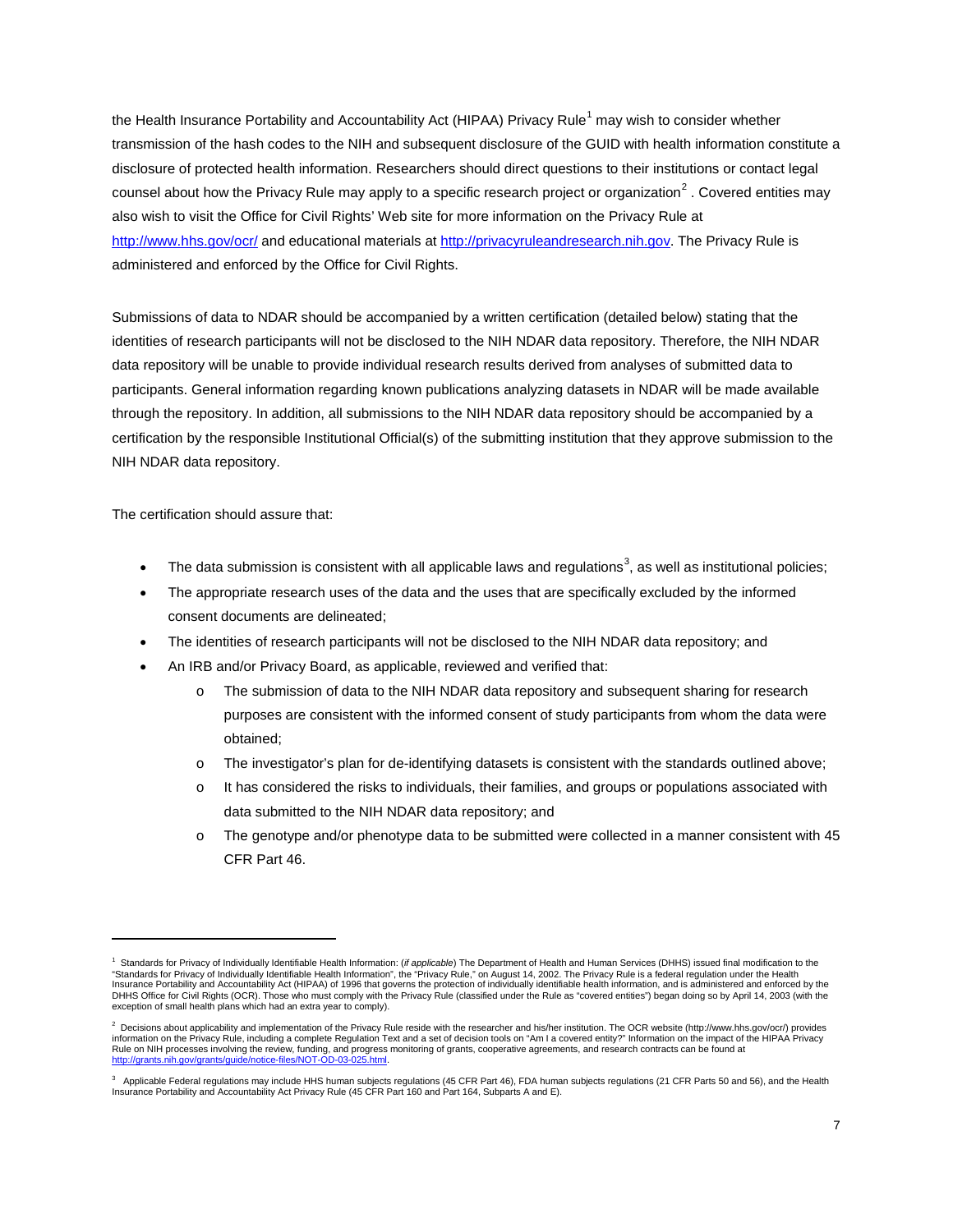While the NIH encourages data sharing through this policy, circumstances beyond the control of investigators may preclude submission of autism research data to the NIH NDAR data repository. Applications submitted to the NIH for support of autism research in which the above expectations for data submission cannot be met will be considered for funding on a case-by-case basis by the NIH.

Submitting investigators and their institutions may use the GUID as a means to request removal of data on individual participants from the NIH NDAR data repository in the event that a research participant withdraws his or her consent. However, data that have been distributed for approved research use will not be retrieved.

#### *Data Access*

As data become available through NDAR, the NIH will provide basic descriptive and aggregate summary information for general public use. Such summary information may include automated calculations and general statistics on completed assessment instruments, for example. Access to the other datasets submitted and stored in the NIH NDAR data repository, along with appropriate automated calculations (e.g., clinical assessment measures), will be provided for research purposes through the NDAR DAC. Membership of the DAC will include Federal staff with relevant expertise in areas such as the relevant particular scientific disciplines, research participant protection, and privacy. The NIH anticipates that the NDAR DAC may be established based on programmatic areas of interest and the relevant needs for technical and ethics expertise. The NDAR DAC will operate according to common principles and follow similar procedures to ensure the consistency and transparency of the NDAR data access process.

Investigators and institutions seeking data from the NIH NDAR data repository will be expected to meet data security measures (such as physical security, information technology security, and user training) and will be asked to submit a data access request, including a Data Use Certification, that is co-signed by the investigator and the designated Institutional Official(s). Data access requests should include a brief description of the proposed research use of the requested NDAR. Within a Data Use Certification, investigators will agree, among other things, to:

- Use the data only for the approved research;
- Protect data confidentiality;
- Follow appropriate data security protections;
- Follow all applicable laws, regulations and local institutional policies and procedures for handling NDAR data;
- Not attempt to identify individual participants from whom data within a dataset were obtained;
- Not sell any of the data elements from datasets obtained from the NIH NDAR data repository;
- Not share with individuals other than those listed in the request any of the data elements from datasets obtained from the NIH NDAR data repository;
- Agree to the listing of a summary of approved research uses within the NIH NDAR data repository along with his or her name and organizational affiliation;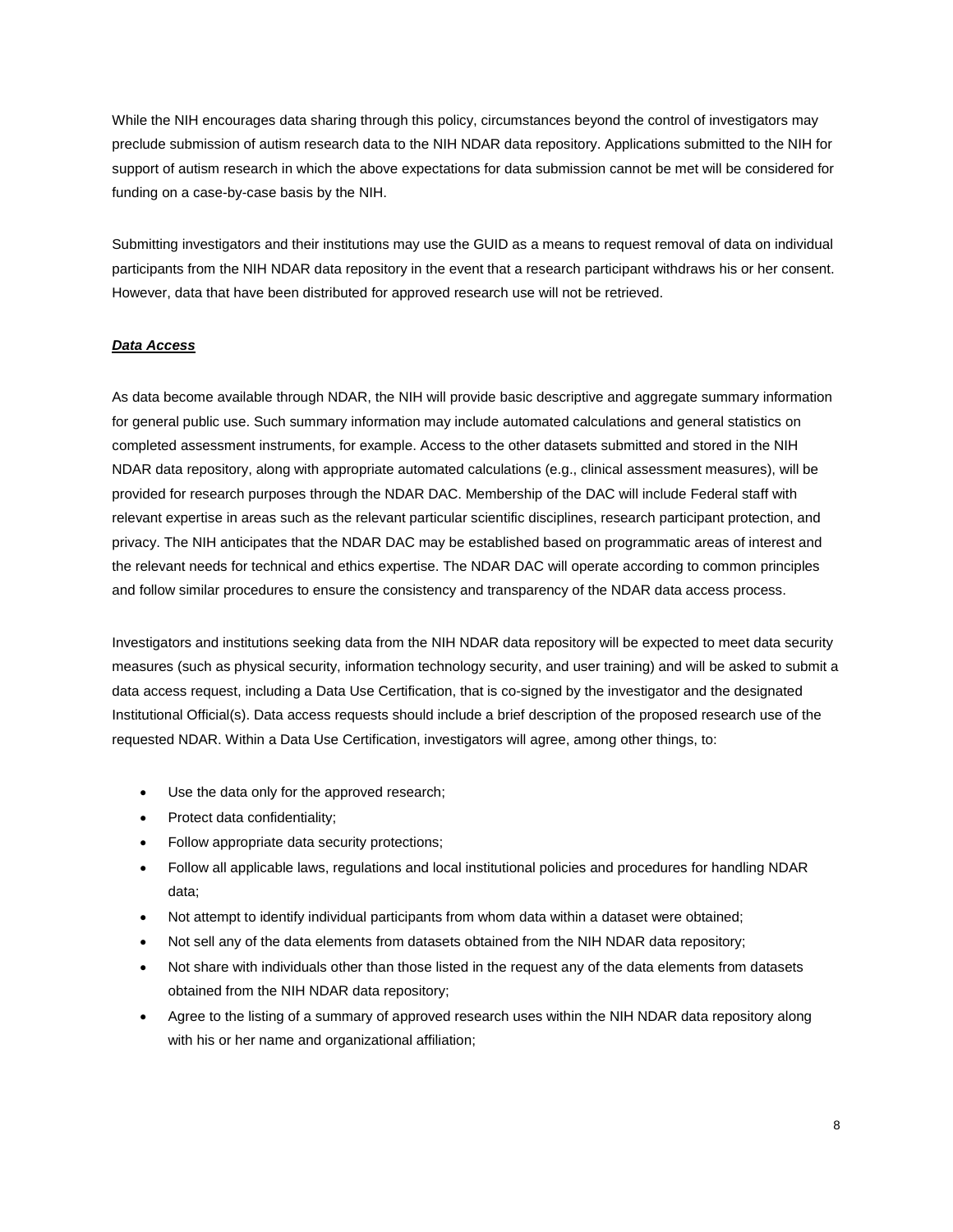- Agree to report, in real time, violations of the NDAR policy to the DAC;
- Acknowledge the NDAR policy with regard to publication; and
- Provide annual progress reports on research using NDAR data.

The Data Access Committee or its designees will review requests for access to determine whether the proposed use of the dataset is scientifically and ethically appropriate. In the event that requests raise concerns related to privacy and confidentiality, risks to populations or groups, or other concerns, the DAC will consult with other experts as appropriate.

At a future time, the NIH will provide additional details about and instructions that would give autism researchers the capability of working collaboratively on ongoing scientific studies where two or more researchers have common research interests and goals.

#### *Data Quality*

The quality of data within NDAR is crucial for ensuring its usefulness and reliability for research. Therefore, the NIH is implementing a two-tiered data control procedure for information and images submitted to NDAR. Such efforts help to ensure that the information submitted has undergone reviews for accuracy, completeness, and availability. The first level of quality control is performed by the researcher who is expected to certify the accuracy of the information prior to submission.

The second level of quality control occurs when data and/or images are submitted to NDAR for broad research access. The NIH provides a period of up to nine months to allow the submitter and the NIH to undertake activities to review the completeness of the submission. Such efforts include verifying that the information received by NDAR is complete (i.e., not missing records intended for submission), contains no identifying information, displays correctly, and that the NDAR toolset functions as expected with the information. During this timeframe, access to data and brain images for research is temporarily suspended to help ensure that NDAR makes available only carefully reviewed information. Should the NIH determine that additional time is necessary to ensure the quality of the submitted information (e.g., time necessary to remedy concerns), the NIH may opt to extend the quality control period as necessary in the interest of science. After quality control measures are satisfied, the submitted information will be certified as accurate by the submitting researcher and will be available for sharing.

#### **IV. Publication**

The NIH expects all investigators who access NDAR to acknowledge the Contributing Investigator(s) who conducted the original study, the funding organization(s) that supported the work, and the NIH NDAR data repository in all resulting oral or written presentations, disclosures, or publications of the analyses.

# **Expectations Defined in the Policy for Investigators**